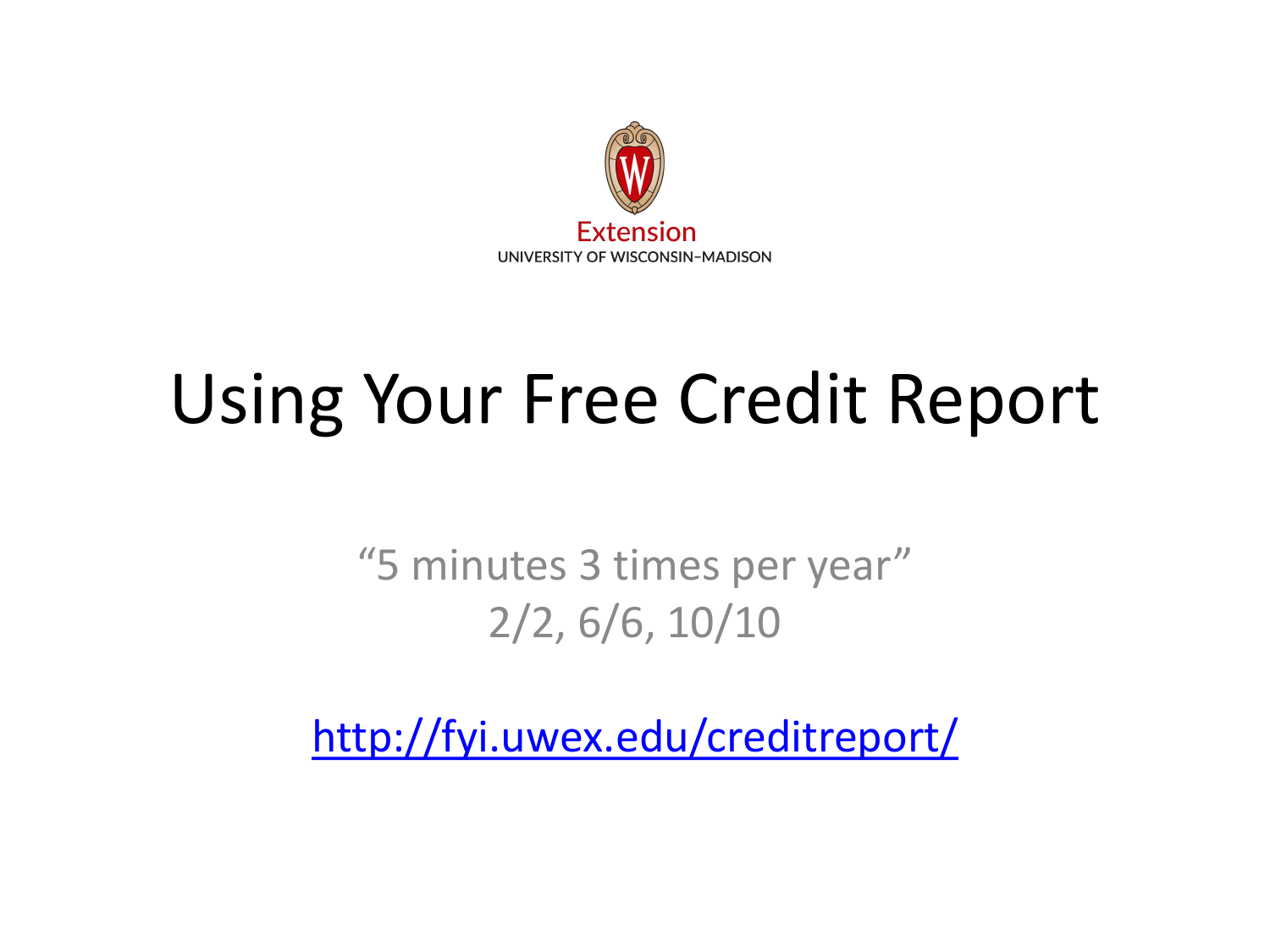# Logging In

- State of residence
- Past address if < 2 years
- Image with letters: e.g. "LGHA7Y"All CAPs
- Pick A Bureau
	- Can only do each one once every 12 months



Policy.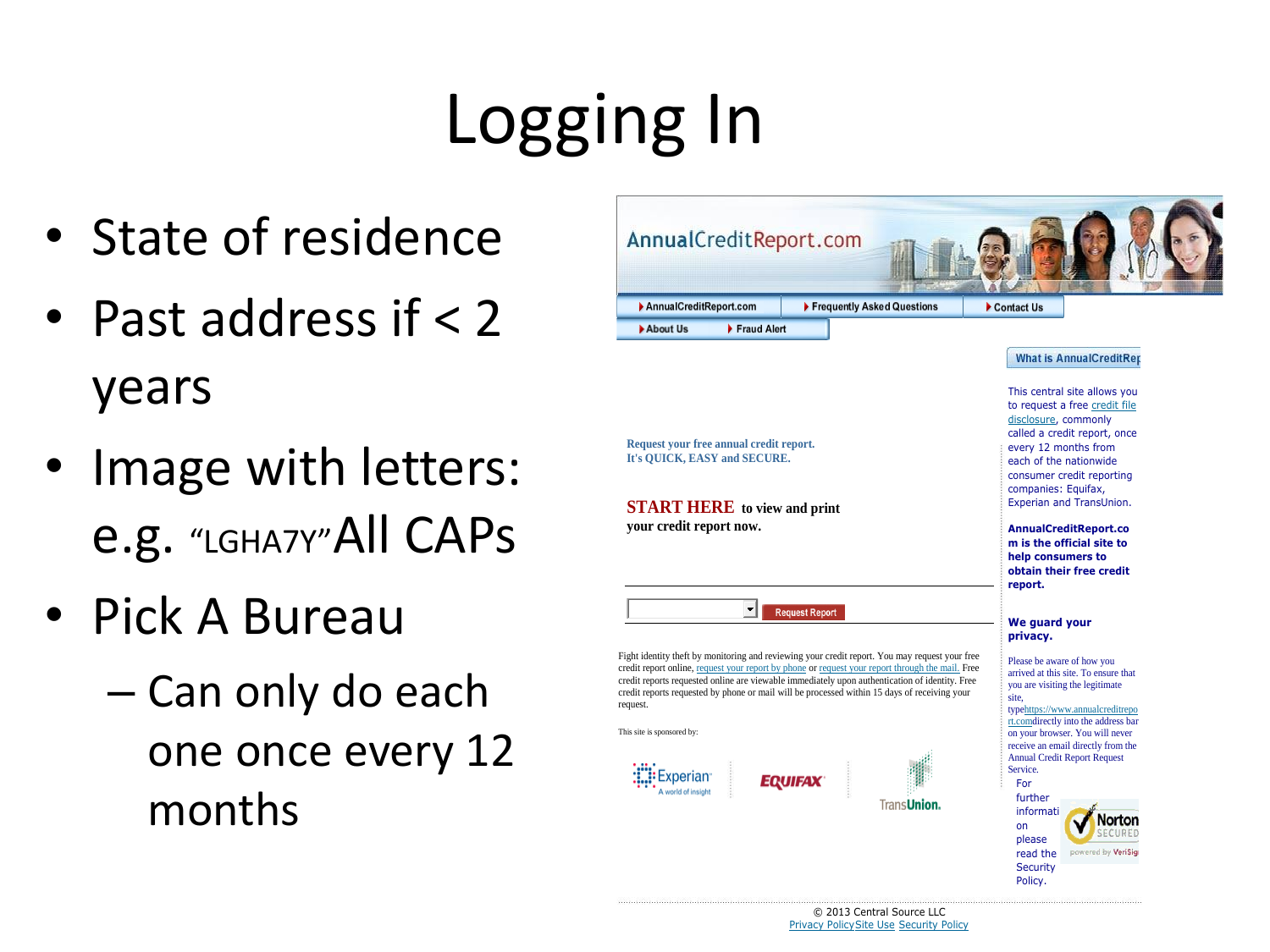AnnualCreditReport.com > Return to AnnualCreditReport.com > Frequently Asked Questions | > Contact AnnualCreditReport.com

Your Annual Equifax Credit Report **EQUIFAX** 

|                                          | Your Free Equifax Credit Report in 3 Easy Steps                                                                                                                                                              |  |
|------------------------------------------|--------------------------------------------------------------------------------------------------------------------------------------------------------------------------------------------------------------|--|
| Number to validate your request.         | The security of your personal data is very important to us. To protect your personal credit data, we will need your last four digits of your Social Security                                                 |  |
| Enter your last four digits of your SSN: |                                                                                                                                                                                                              |  |
| <b>Click to Continue</b>                 | Equitax Secure Site                                                                                                                                                                                          |  |
|                                          | PLEASE NOTE: After selecting the button above, DO NOT SELECT THE "STOP, BACK, REFRESH, OR RELOAD" buttons in your internet browser. Any of<br>these actions could result in the termination of your request. |  |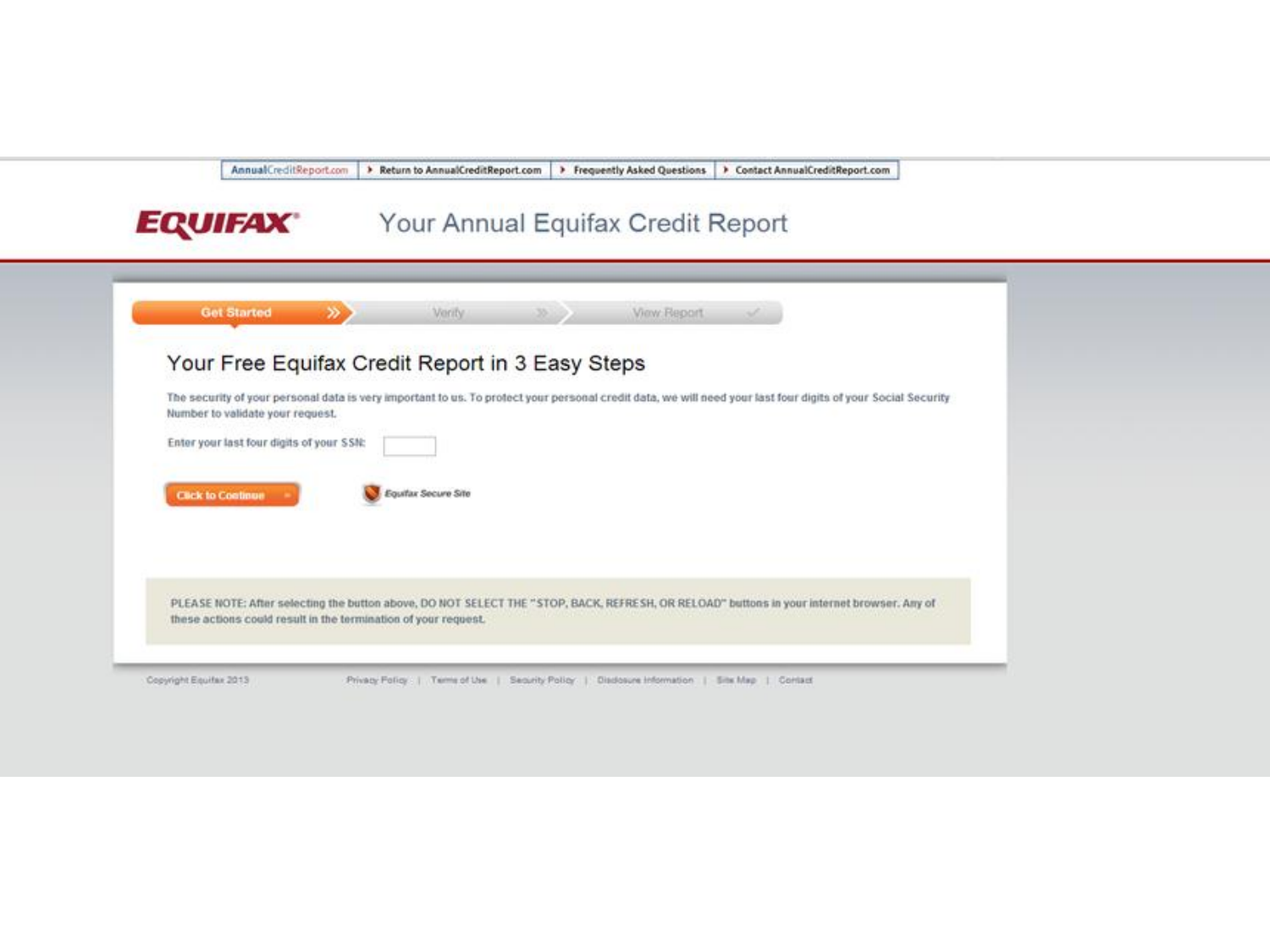### Your Verification

**Your credit file indicates you may have a mortgage loan, opened in or around June 2009. Who is the credit provider for this account?** 

- HOMELAND FINANCIAL
- OLD KENT MORTGAGE
- SUNBELT NATIONAL MORTGAGE
- UNIVERSITY OF WISCONSIN SYSTEM
- NONE OF THE ABOVE

**What is your total scheduled monthly payment for the above-referenced mortgage?** 

- $\cdot$  \$2,425 \$2,524
- $\cdot$  \$2,525 \$2,624
- $\cdot$  \$2,625 \$2,724
- $\cdot$  \$2,725 \$2,824
- NONE OF THE ABOVE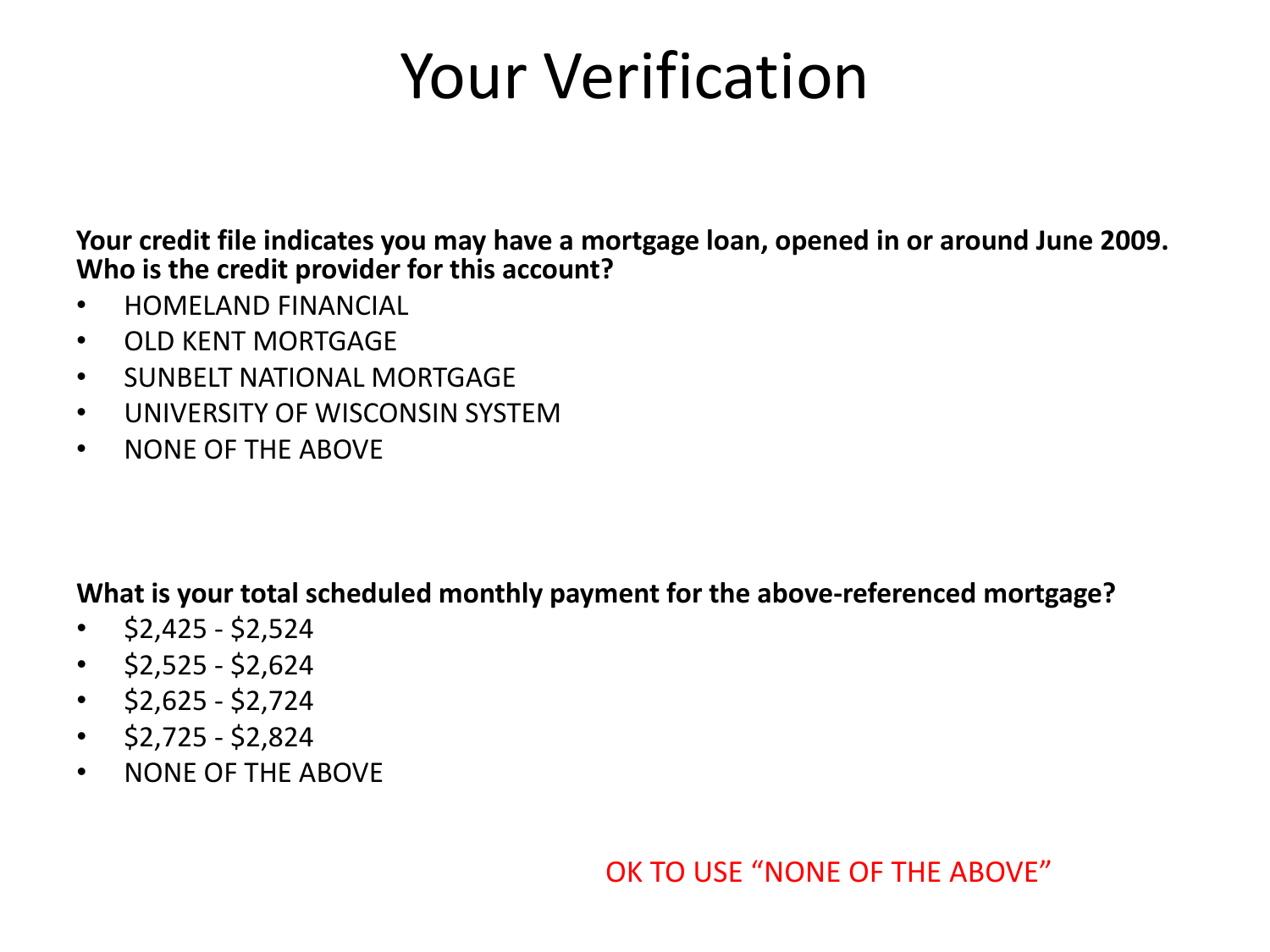#### **Online Delivery Unavailable - Mail in Request**

We're sorry, for your protection we are unable to deliver your Equifax Free Annual Credit Report online.

#### **Request by Mail**

To request your Free Equifax Credit Report by mail, please fill out the [attached form](https://fact.econsumer.equifax.com/equicom/prod/images/uib/images/MailInDislcosureRequest.pdf) (PDF file), along with the documents described below, and mail them to:

Annual Credit Report Request Service P.O. Box 105281 Atlanta, GA 30348-5281

Please include with the attached form a copy of one item in EACH of the categories below in order to enable us to verify your identification and address. The item you submit from the "Identity" category MUST contain your Social Security Number and the item you submit from the "Address" category MUST contain your current home mailing address.

### **Identity**

Social Security card Pay stub with Social Security Number W2 form

#### **Address**

Driver's license Rental or lease agreement/house deed Pay stub with address Utility bill (gas, electric, water, cable, residential telephone bills)

To ensure that your request is processed without delay, please enlarge photocopies of any items that contain small print (i.e. driver's license, W2 forms, etc). To avoid additional delays, keep in mind that if photocopies you submit are not legible or contain highlighting, we may ask that you resubmit your request with more legible documents.

Your personal information is used solely for identification purposes and is not shared with anyone.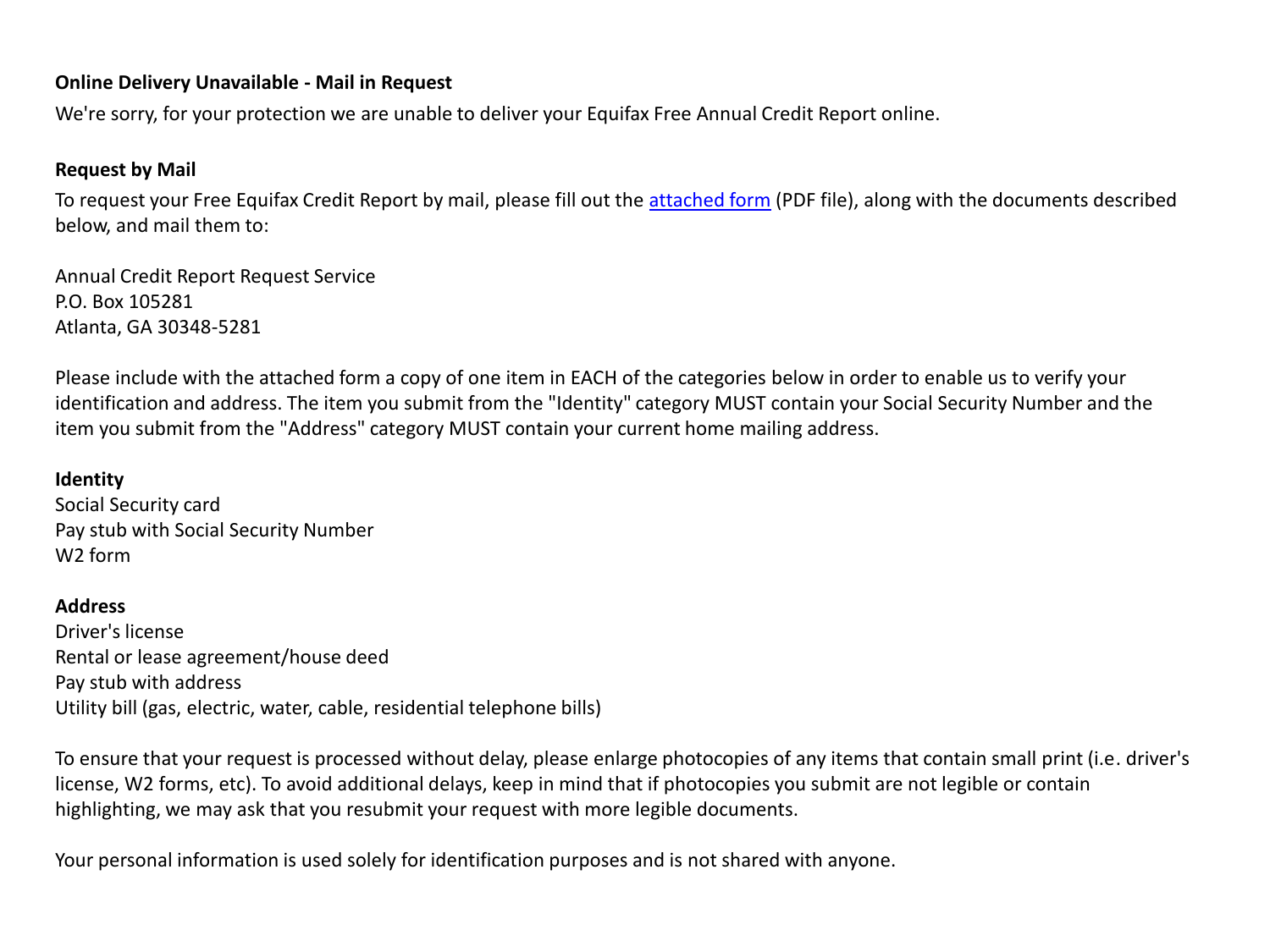### Experian

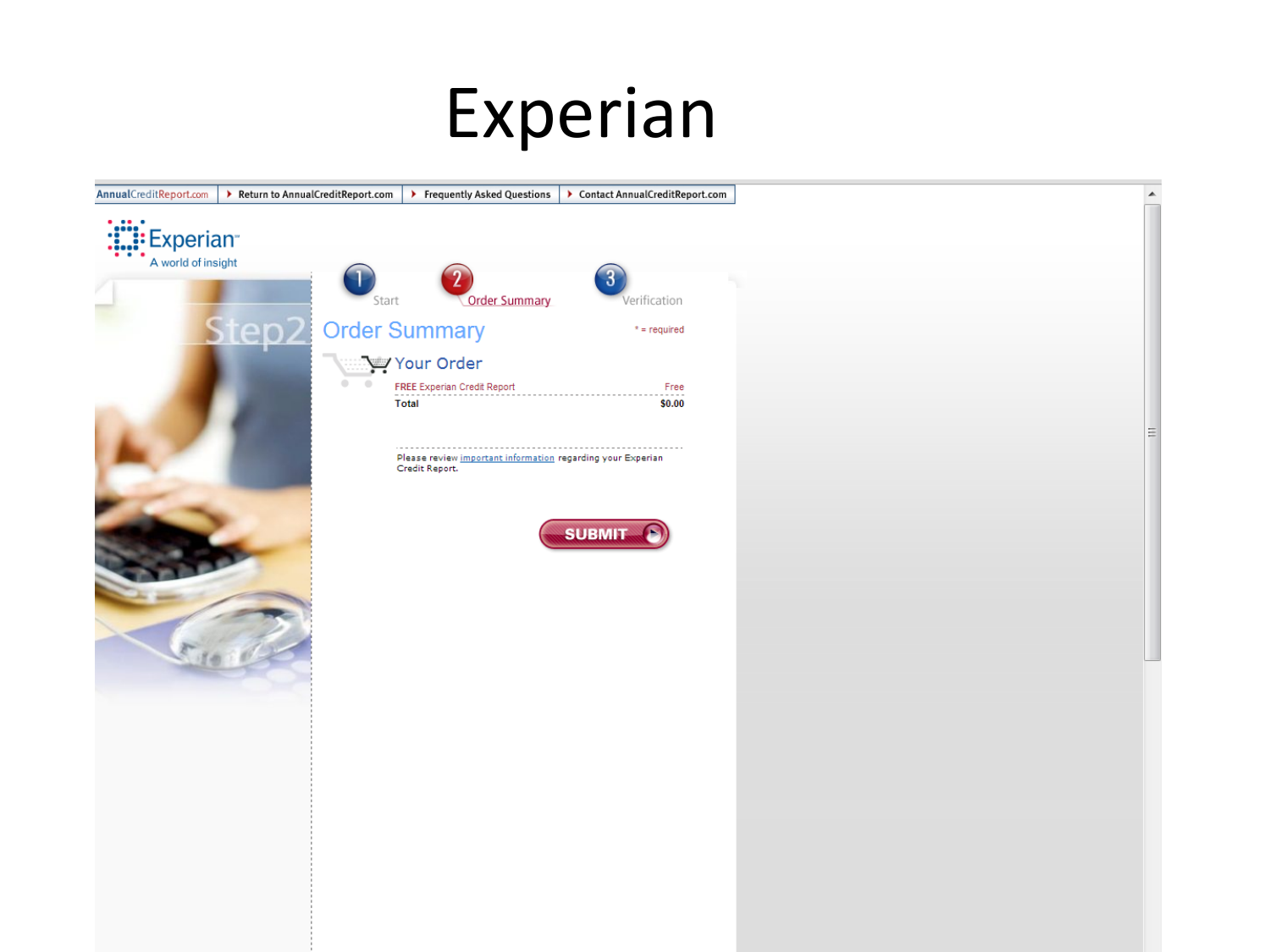## Reviewing Your Report

• Step #1: Look for your personal information

| <b>Personal information</b>                                                                                                  |                                                                                                                            |  |  |
|------------------------------------------------------------------------------------------------------------------------------|----------------------------------------------------------------------------------------------------------------------------|--|--|
| Name: JOE Q. CONSUMER<br>Other names: CONSUMER, JOSEPH Q.<br>Report number: XXXXXXX<br>Report date: July 4, 2009             | <b>SSN: XXX-XX-6789</b><br><b>Date of birth: 04/1965</b><br><b>Date of birth: 04/1965</b><br>Telephone number(s): 555-1212 |  |  |
| <b>CURRENT ADDRESS:</b><br>123 MAIN ST., NEW YORK, NY 12345                                                                  | <b>PREVIOUS ADDRESSES:</b><br>17 BROOKLYN AVE., LONG ISLAND, NY 56789                                                      |  |  |
| <b>EMPLOYMENT DATA REPORTED</b><br><b>Employer name: CREDITCARDS.COM</b><br>Location: New York, NY<br>Date reported: 06/2007 | <b>Position: PROGRAMMER</b><br>Hired: 05/2006                                                                              |  |  |
| Employer name: UNIVERSITY OF TEXAS<br><b>Location: TX</b><br>Date reported: 08/2005                                          | <b>Position:</b><br>Hired: 03/1999                                                                                         |  |  |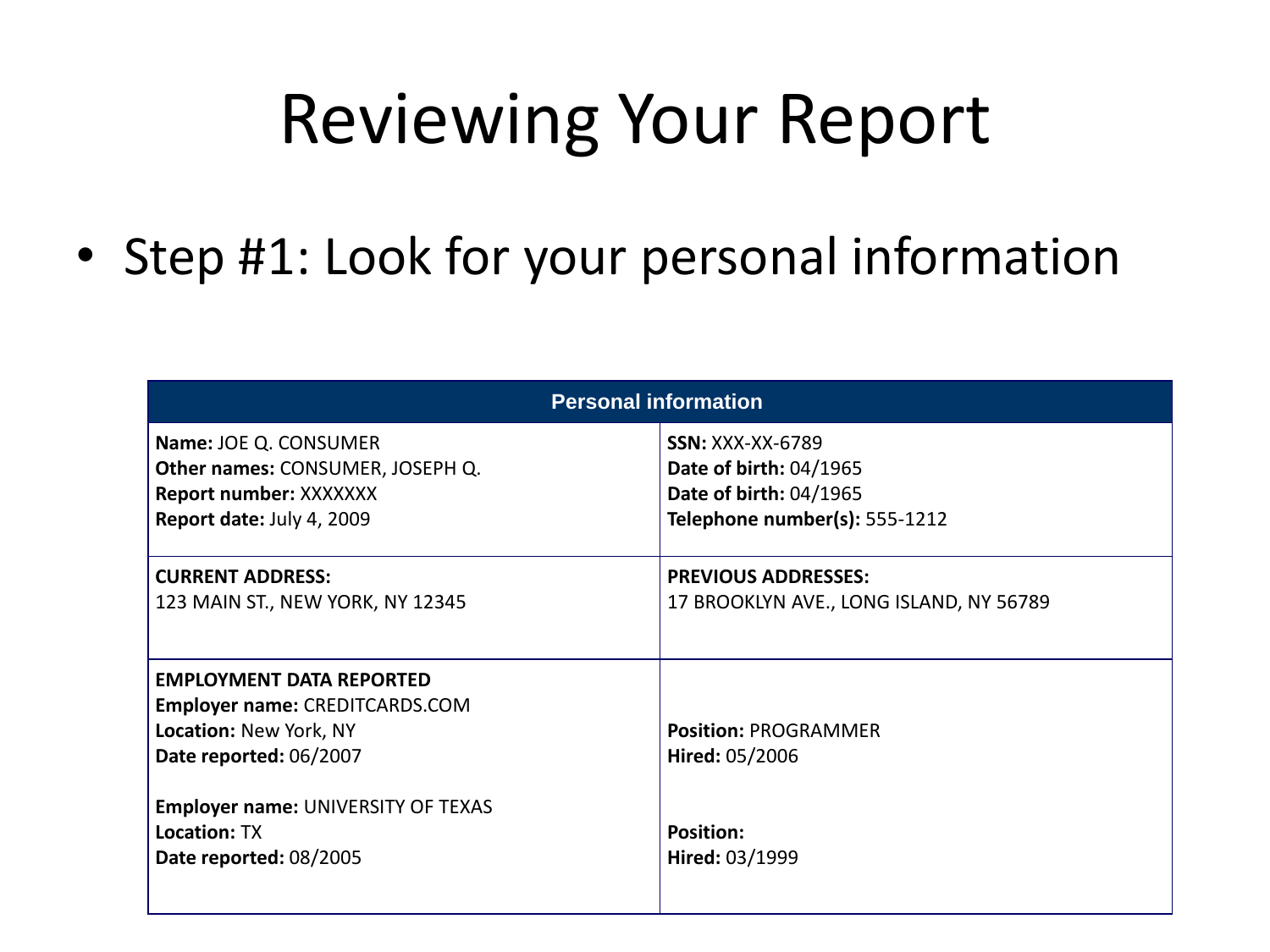## #2 Public Records

• Any Public Records? (none is good, but don't panic if there are listings)

**Public records**

**ROCKWELL MUNICIPAL** Docket#: 9B004875

5468 MLK AVE., SUITE 300, ROCKWELL, TX 97845

**Type:** Civil judgment **Court type:** Municipal **Date paid:** 07/2004 **Assets:** \$1,089

**Date filed:** 12/2003 **Responsibility:** Participant on account **Plaintiff:** BANK OF TEXAS **Plaintiff attorney:** RICHARD PERRY **Amount:** \$1,089

**Estimated date that this item will be removed** 06/2011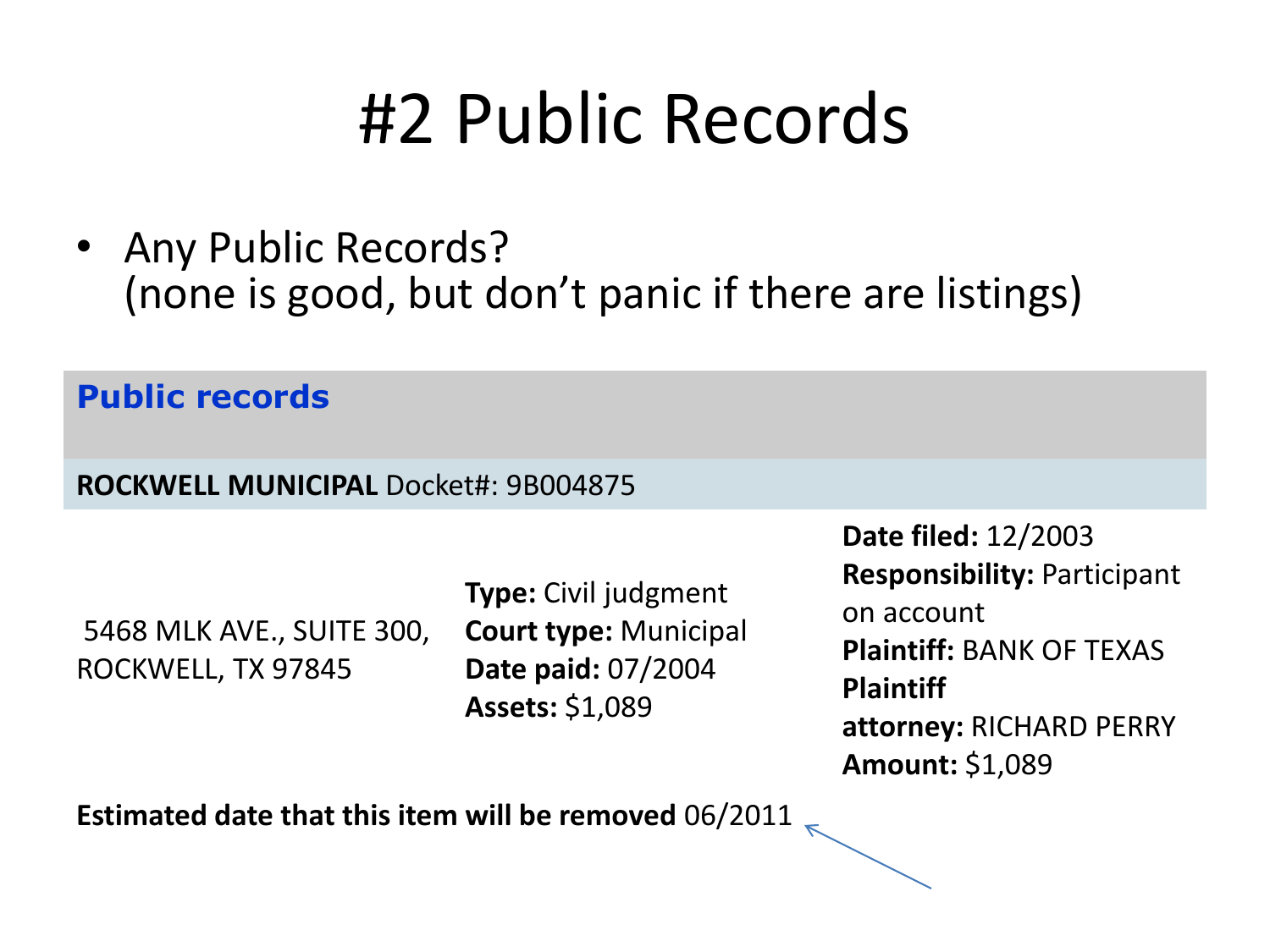## #3 Negative Items

• Adverse Accounts (late pays, collections)

### **Adverse accounts, potentially negative items**

**COLLECTION RECOVERY SVC** #321568

123 CHARLES ST. SUITE 202 CORONA, CA 92877-0137 (909) 898-4424

**Balance:** \$0 **Date verified:** 06/2003 **Original balance:** \$243 **Original creditor:** SEARS ROEBUCK **Credit limit:** \$500 **Past due:** \$0 **Terms:** \$72 for 23 months

**Pay status:** Payment after charge off/collection **Account type:** Installment account **Responsibility:** Individual account **Date opened:** 03/2000 **Date closed:** 05/2003 **Date paid:** 05/2003

Remarks: >Paid collection<

**Estimated date that this item will be removed:** 08/2010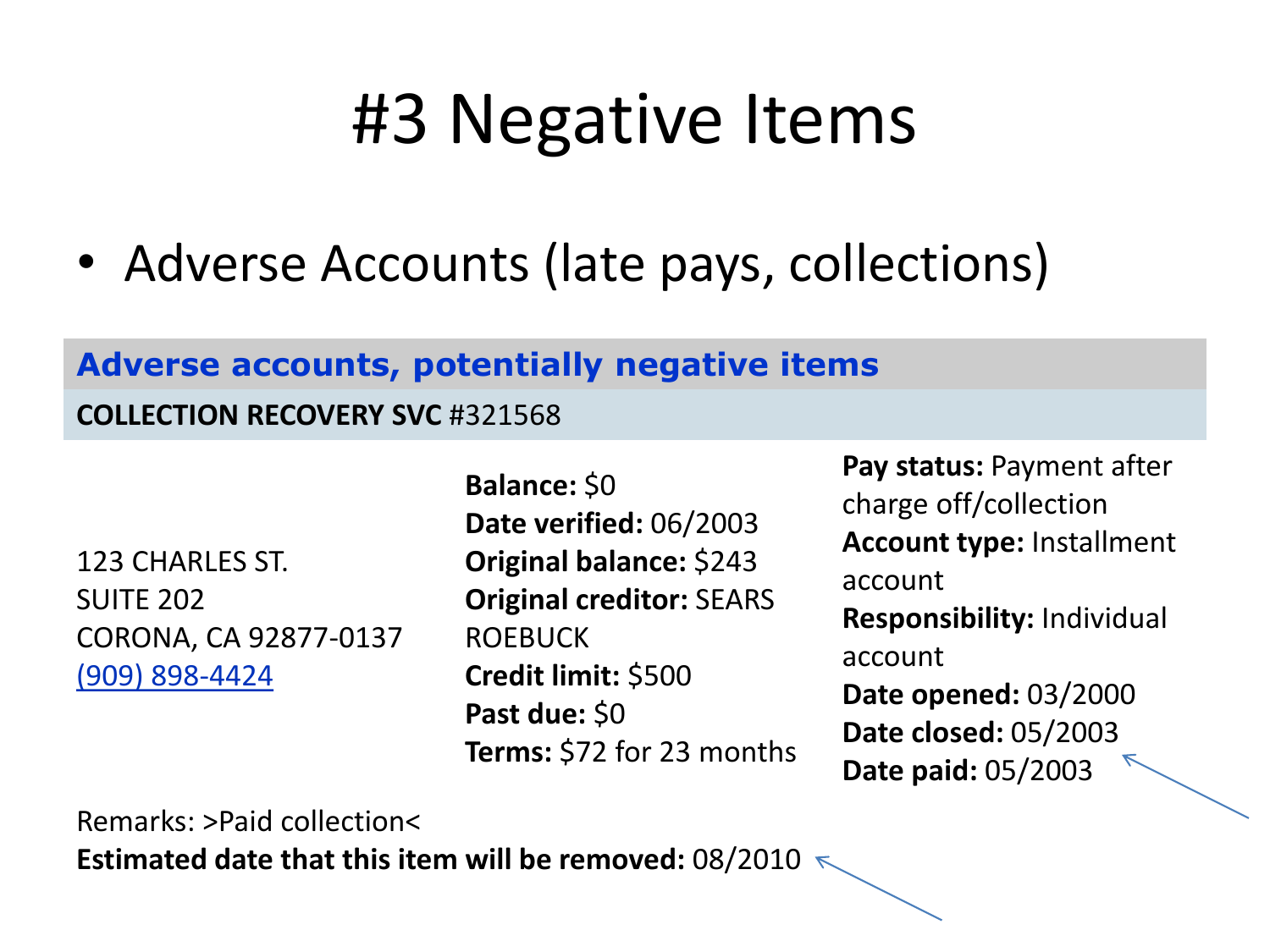### #4 Good Accounts

• In Good Standing (paid up)

### **Accounts in good standing, satisfactory accounts**

**GMAC FINANCING** #640006137129

78901 JENKINS CIR FLOOR 15 MIAMI, FL 33025 Phone number not available

**Balance:** \$1,145 **Date updated:** 08/2004 **High balance:** \$31,546 **Collateral:** 1998 Dodge Ram **Credit limit:** \$24,568 **Past due:** \$0 **Terms:** \$72 for 23 months

**Pay status:** Pays as agreed **Account type:** Installment account **Responsibility:** Individual account **Date opened:** 11/1994 **Date closed:** 07/2004 **Date paid:** 07/2004

**Loan type:** Automobile **Remarks:** Paid by insurance **Estimated date that this item will be removed:** 12/2009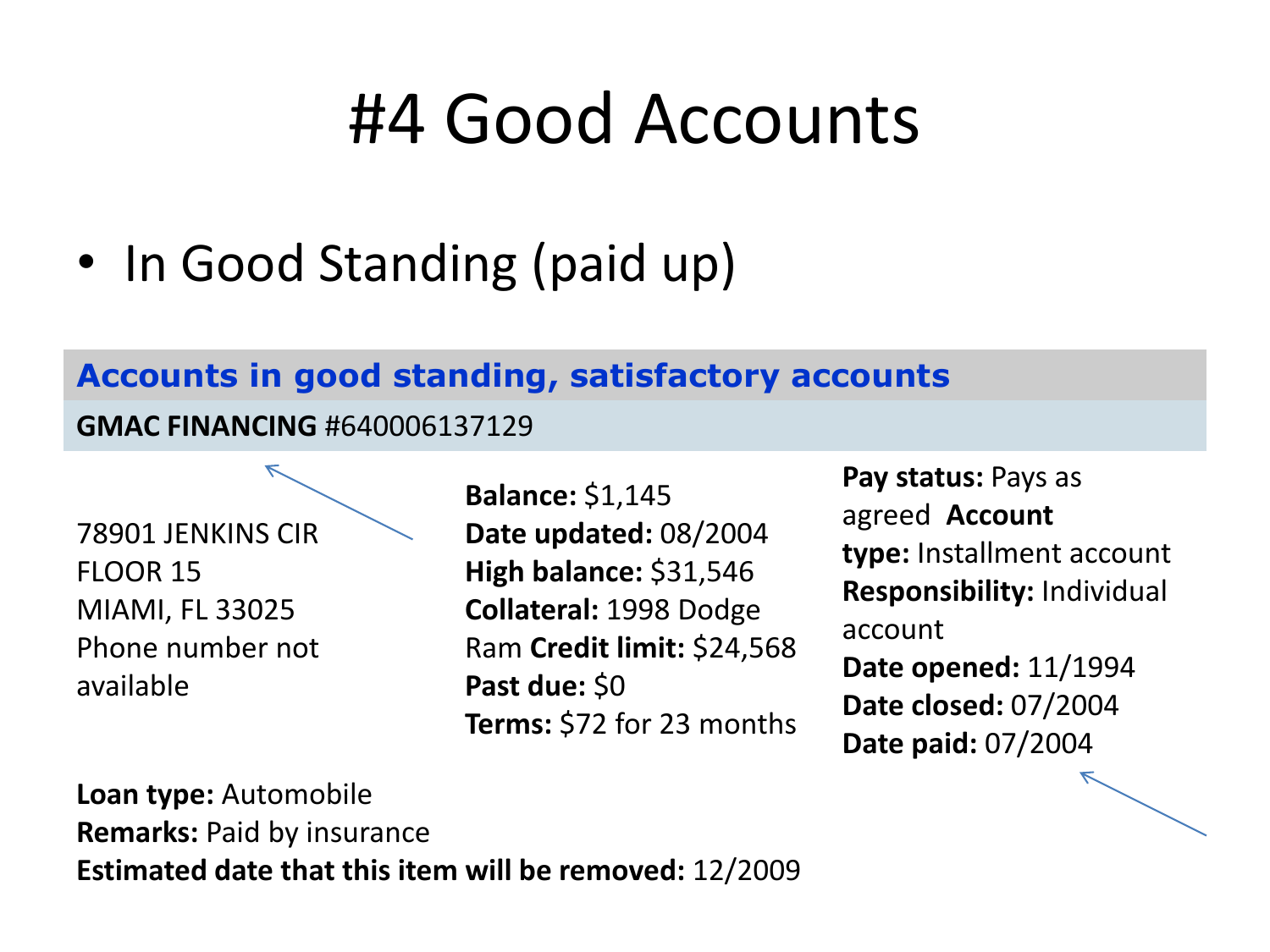## #5 Inquiries

### **Credit history requests**

### **CALTECH EMPLOYEE FCU**

555 W. ADAMS SUITE 202 LA CANADA, CA 91012 (818) 555-1212

**Requested on:** 11/01/2003 **Inquiry type:** Individual

**Permissible purpose:** Credit transaction

### **SUNSHINE APARTMENTS via RENTPORT**

678 MARINE STREET SUITE 999 LOS ANGELES, CA 90210 (818) 555-1212

**Requested on:** 05/01/2004 **Inquiry type:** Individual **Loan type:** Real estate **Loan amount:** \$90,000

**Permissible purpose:** Tenant screening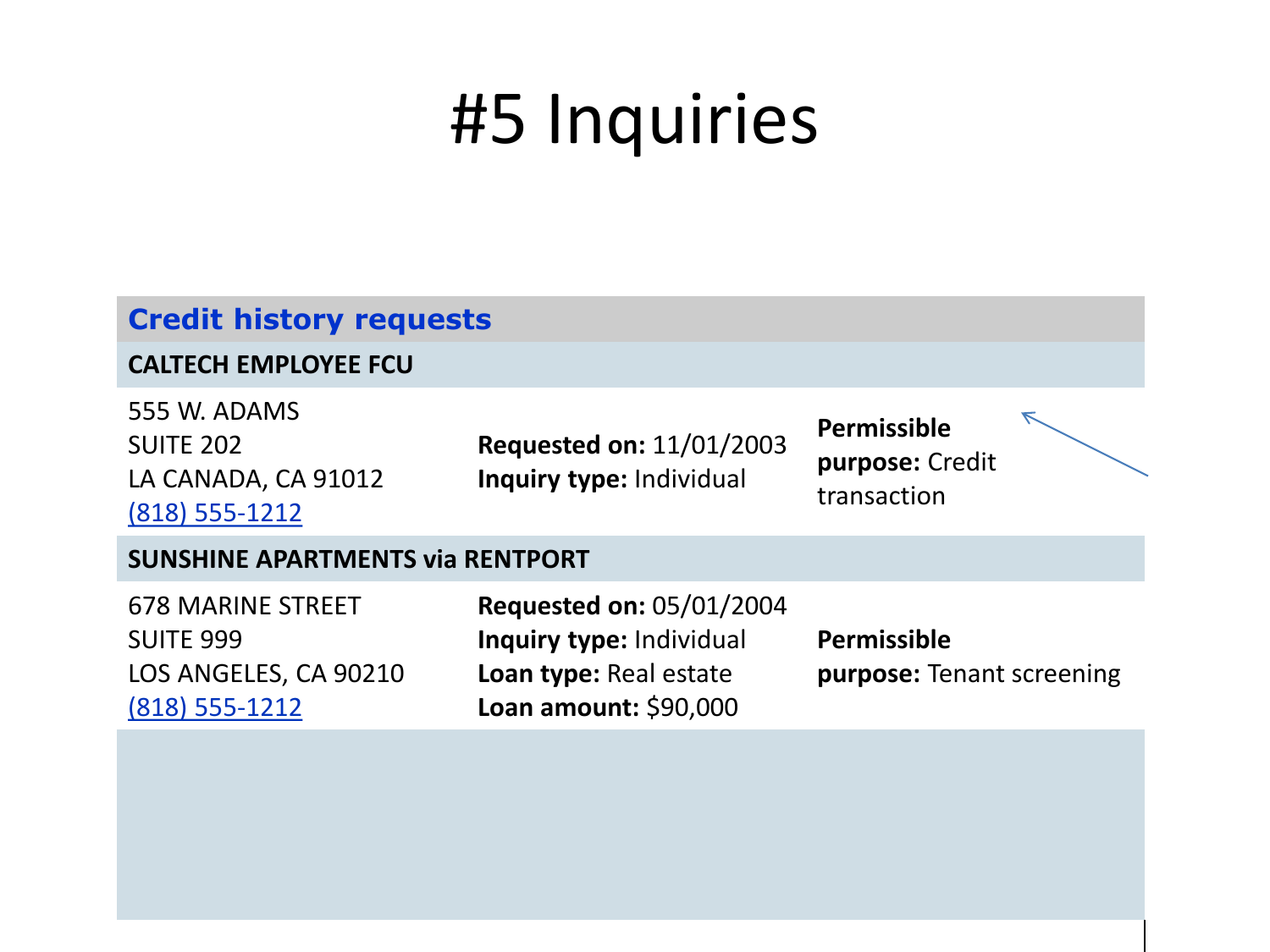## Other Items

• Check dates on judgments, Legal proceedings

• Optional: Personal Statement

• Soft inquiries (only you see these)

Equifax – [https://www.ai.equifax.co](https://www.ai.equifax.com/CreditInvestigation/) [m/CreditInvestigation/](https://www.ai.equifax.com/CreditInvestigation/)

Experian – [http://www.experian.com](http://www.experian.com/disputes/main.html) [/disputes/main.html](http://www.experian.com/disputes/main.html)

TransUnion – [http://www.transunion.co](http://www.transunion.com/personal-credit/credit-disputes/credit-disputes.page) [m/personal-credit/credit](http://www.transunion.com/personal-credit/credit-disputes/credit-disputes.page)[disputes/credit](http://www.transunion.com/personal-credit/credit-disputes/credit-disputes.page)[disputes.page](http://www.transunion.com/personal-credit/credit-disputes/credit-disputes.page)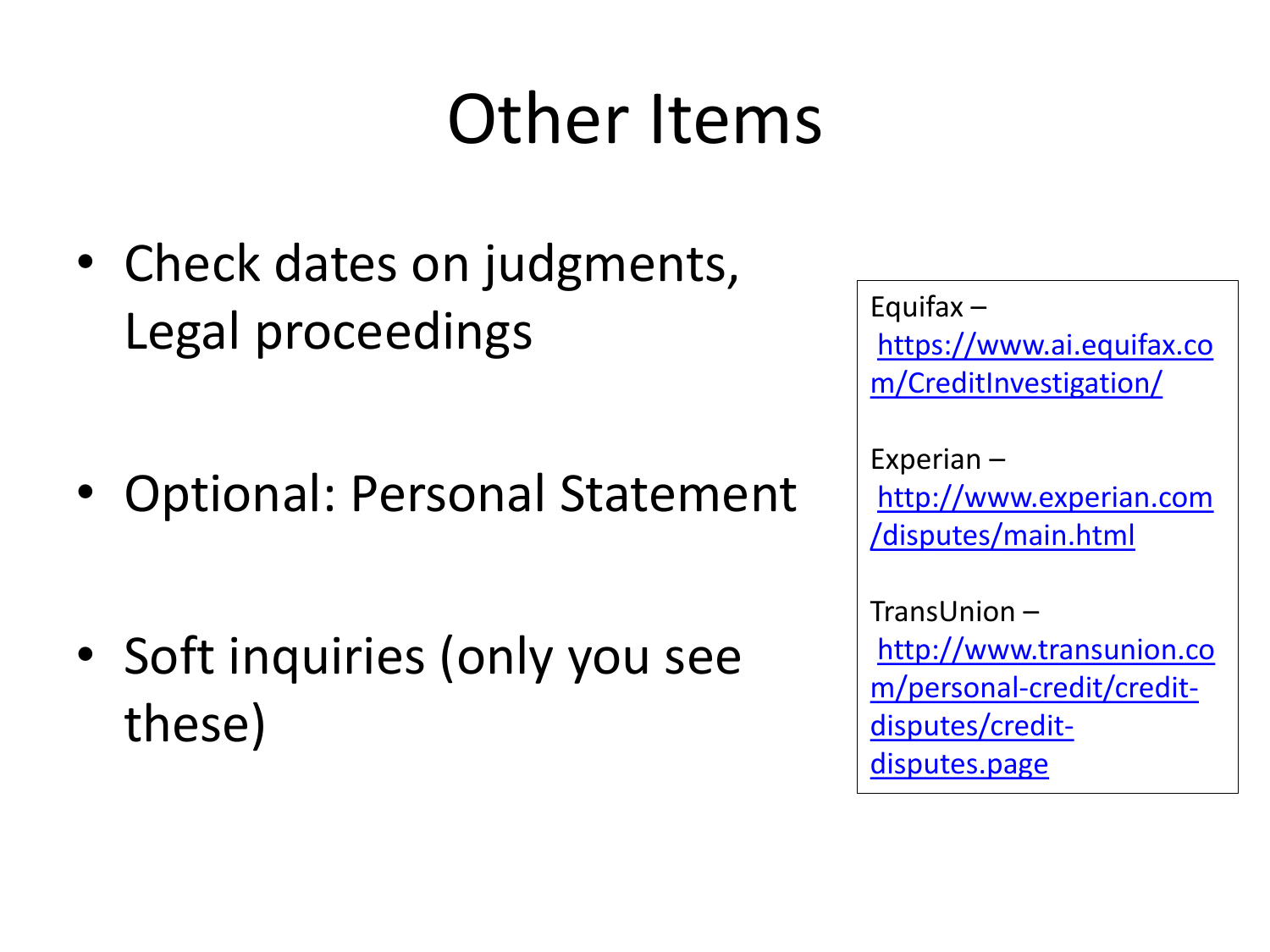## Getting Started

- February  $2^{nd}$  (2/2): Experian
- June  $6<sup>th</sup> (6/6)$ : Equifax
- October  $10^{th}$  (10/10): TransUnion
- [https://annualcreditreport.com](https://annualcreditreport.com/)
	- Be careful of imposter sites
		- Not "freecreditreport"
		- More information from the Federal Trade Commission: <http://www.consumer.ftc.gov/articles/0155-free-credit-reports>